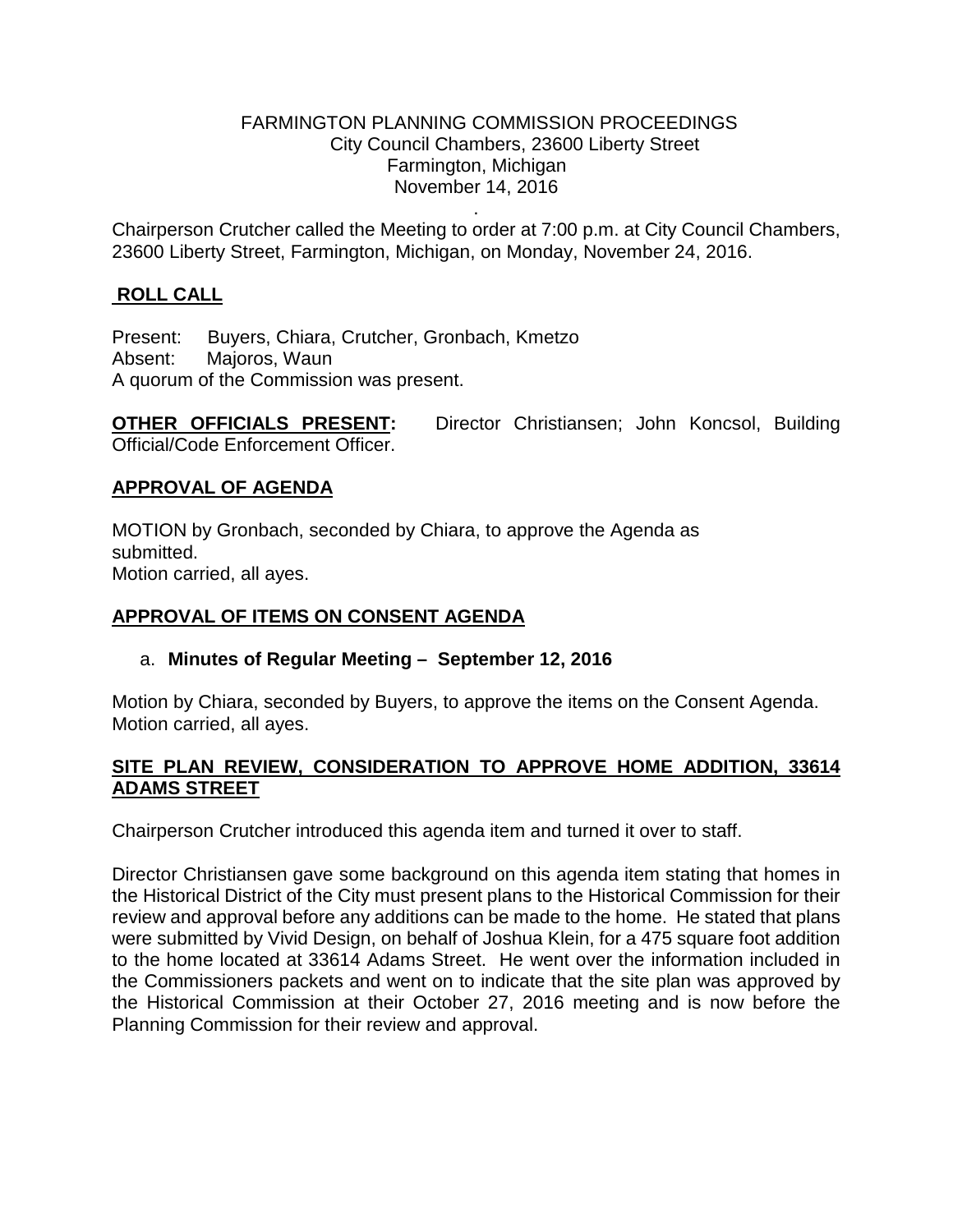Also included in the packet of information for the Planning Commission were minutes of a Zoning Board of Appeals meeting held on June 1, 1994 whereby a variance was granted for the existing home located at 33614 Adams Street and that the Petitioner's proposed addition is in accordance with that variance and meets the requirements of the Zoning Ordinance.

Building Official Koncsol gave background on the home and stated that the home was brought in as a modular home during a time that there was not much scrutiny as far as requirements of the structure and indicated the Petitioner's plans would enhance the home and dress it up.

Chairperson Crutcher called the Petitioner to the podium.

Jeff Harrison, architect from Vivid Design Group, described the changes proposed in the plans stating that it will be a dual story, split level addition on the southwest corner of the property, that will align with the existing home and will include improvements such as brick pavers and that basically it will be the addition of a master suite on the main floor and the basement level will be utilized as a playroom and office area. He stated they will match the existing trim, siding and shingles, include window improvements, and that the current master bedroom will be turned into a dining room.

Following a question by Chairperson Crutcher, Christiansen confirmed that no variance is needed as the side yard setback variance was granted in 1994 and that the Petitioner included a mortgage survey in their materials presented to the Planning Commission.

Buyers asked the Petitioner about the A-frame on the west side and how drainage will be handled and Harrison responded a drainage saddle will be put in there.

Gronbach inquired of Koncsol if all requirements were met as far as the current building code and he responded in the affirmative.

Chairperson Crutcher opened the floor for comments and questions by the public and none were heard.

Director Christiansen reiterated the process within which homes in the Historical District go through for approval and Kmetzo inquired if there were any additional conditions put on the by the Historical Commission and Christiansen responded it was approved as proposed.